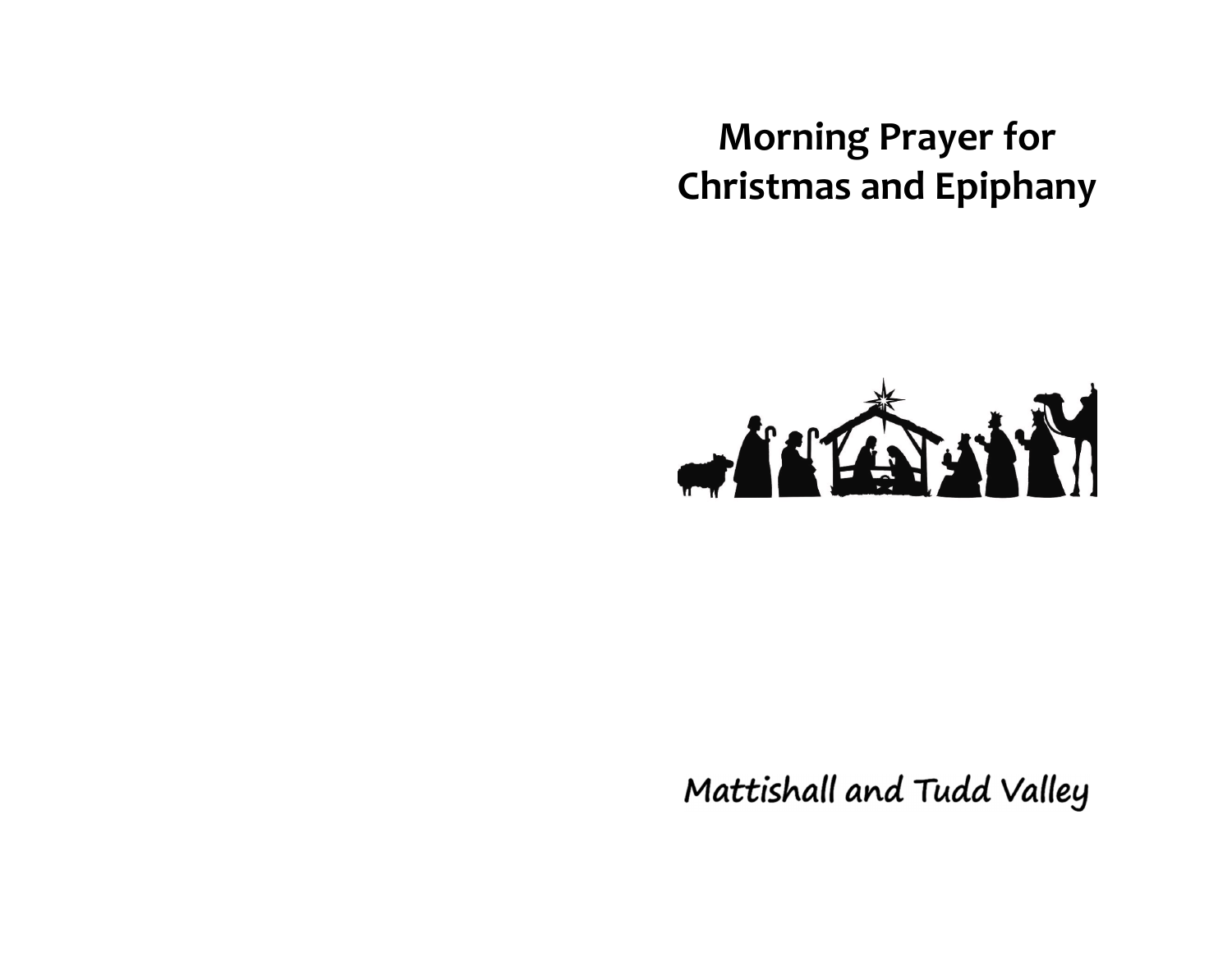## Seeking God Together

From Monday to Saturday every week, we gather together at 9am to hear God's word and pray together.

We intercede on behalf of our villages and our world and we seek to hear God's voice of guidance and blessing.

Christmas a celebration of the birth of Jesus Christ. However, it is also so much more. Christmas is also a Reminder of the central truth of the Word made flesh for our Salvation.

After The joyful celebration of Christmas, the churches year continues on into Epiphany. The visit of the magi is understood as the manifestation of Christ to the gentiles.

# We invite you to join us via Zoom using these details:Meeting ID: 835 1392 5378 Password: 858873

#### Or

Use this booklet and the daily readings for each day on your own at home. Each Day focuses on a different village. Mon – Hockering Tues- Yaxham

Wed- Welborne

Thurs – East Tuddenham

Fri – North Tuddenham

Sat- Mattishall.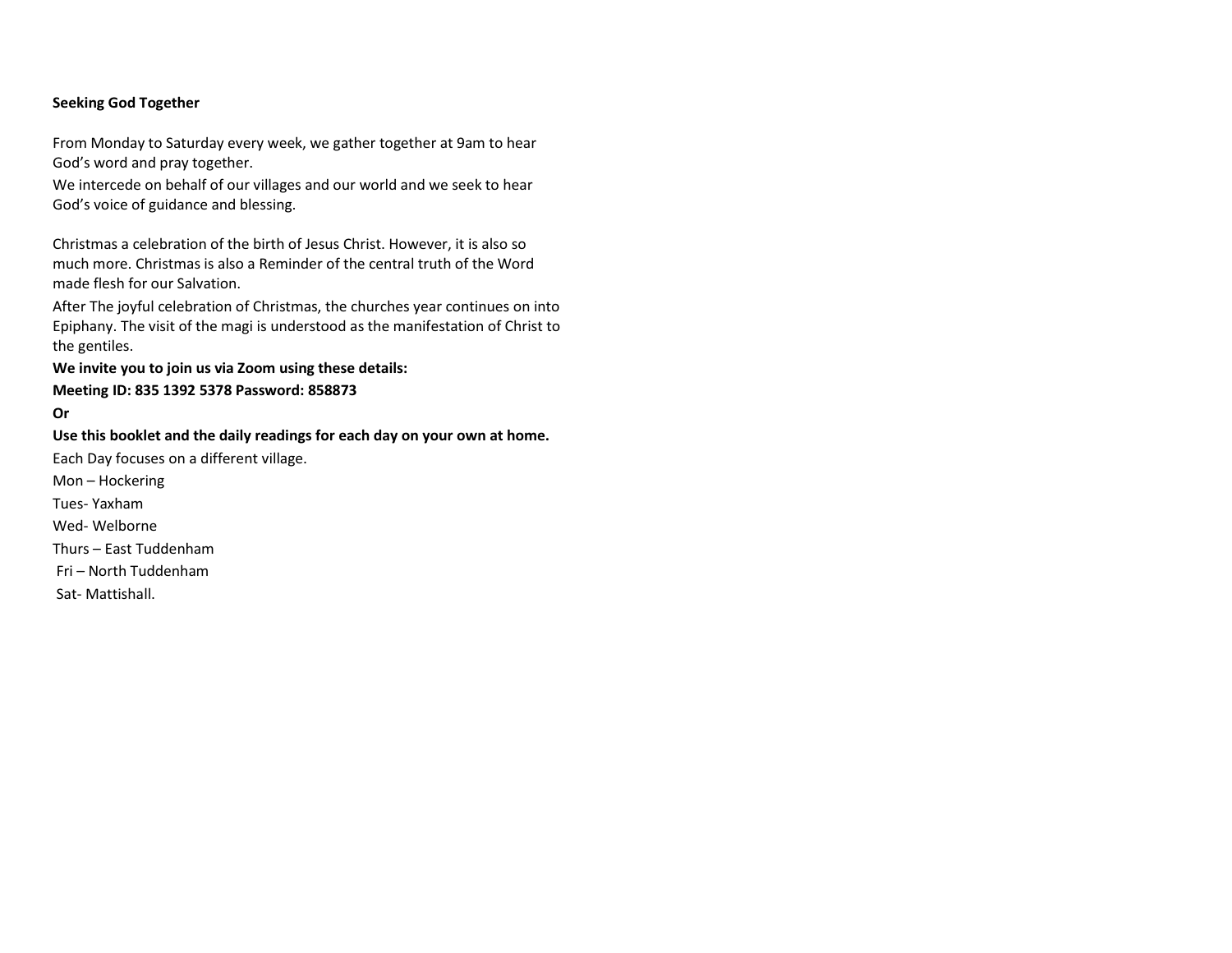| Mon $24th$ Jan             | 108 | Gen 11:27-<br>12:9 | Matt 26:1-16   | Christian unity                             |
|----------------------------|-----|--------------------|----------------|---------------------------------------------|
| Tues 25 <sup>th</sup> Jan  | 66  | Ezek 3:22-<br>end  | Phil 3:1-14    | The conversion of<br>Paul                   |
| Wed 26 <sup>th</sup> Jan   | 46  | Gen 14             | Matt 26:36-46  | <b>Timothy and Titus</b>                    |
| Thurs 27 <sup>th</sup> Jan | 47  | Gen 15             | Matt 26:47-56  |                                             |
| Fri 28 <sup>th</sup> Jan   | 65  | Gen 16             | Matt 26:57-end | Thomas Aguinas                              |
| Sat 29 <sup>th</sup> Jan   | 68  | Gen 17:1-22        | Matt 27:1-10   |                                             |
| Mon $31st$ Jan             | 1   | Gen 18:1-15        | Matt 27: 11-26 |                                             |
| Tues 1 <sup>st</sup> Feb   | 93  | Gen 18:16-<br>end  | Matt 27:27-44  |                                             |
| Wed 2 <sup>nd</sup> Feb    | 48  | Exodus 13:1-<br>16 | Romans 12:1-5  | The presentation of<br>Christ in the Temple |



# Prayer for Christmas Preparation

O God make speed to save us. O lord make haste to help us.

I will listen to what the Lord will say. For he shall speak peace to his people and to the faithful. Psalm 85:8

The Word of God A psalm and one or more bible readings are used. The word was made flesh and lived among us,

### And we have seen his glory.

## Prayers

Prayers may include these concerns: The church, especially in places of conflict; Rulers; especially in the Holy Land; Children, especially refugees and the vulnerable.

In our benefice please pray for the village allocated for today



The collect of the day or the following prayer is said.

Father of lights From whom comes every good and perfect gift, Keep us in the light of Christ, To shine in your world, That all may believe in you. Through Jesus Christ our Lord The promise of his glory. **Amen** The Lord's Prayer

Our Father in heaven, Hallowed be your name, Your kingdom come, Your will be done, On earth as it is in heaven. Give us today our daily bread. Forgive us our sins and we forgive those who sin against us. Lead us not into temptation, But deliver us from evil. For the kingdom, the power and the glory are yours now and forever. Amen

## The Conclusion

May the grace of our Saviour be with us all.

Amen.